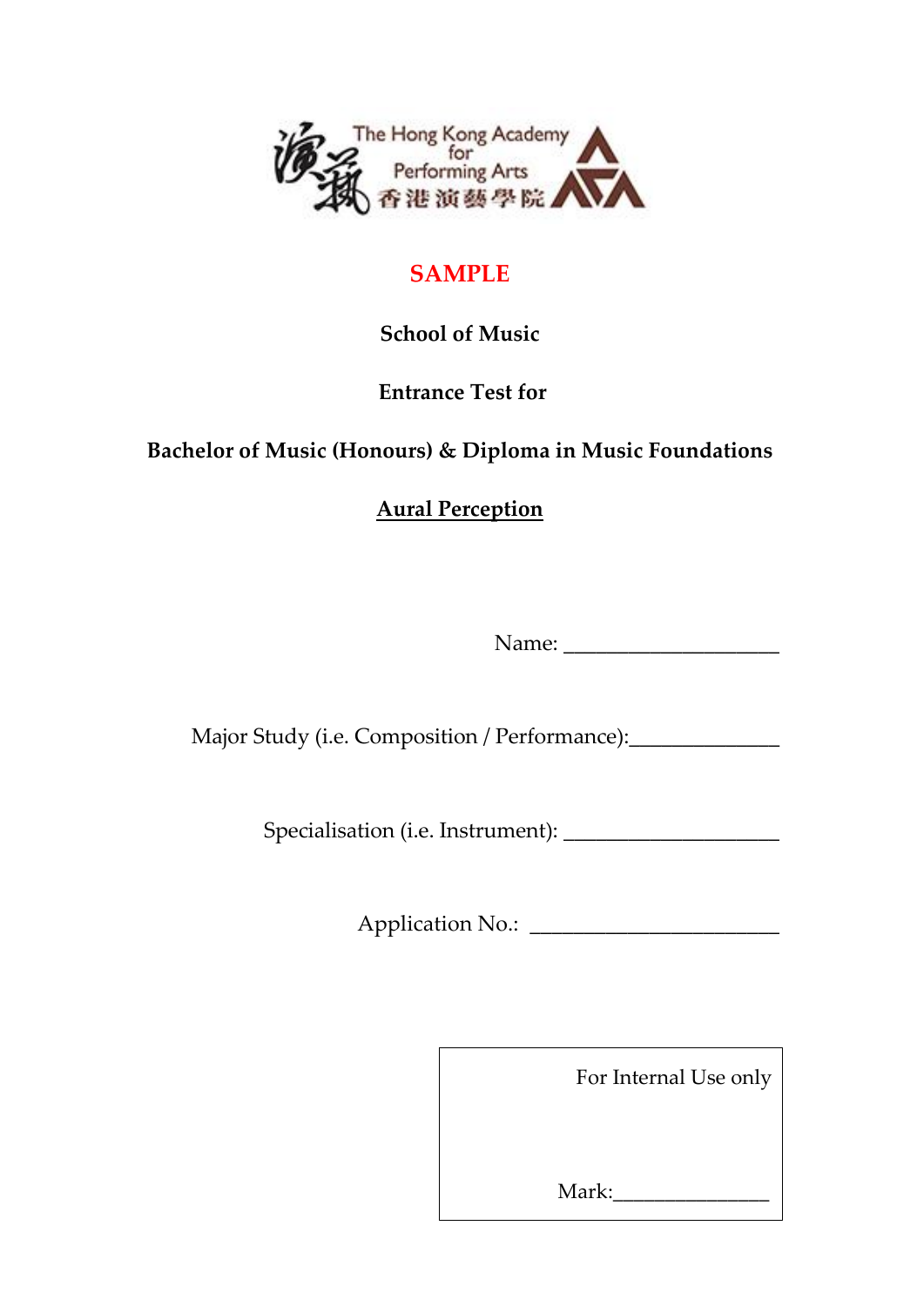**Part A** – Listen to excerpts 1-3. Write the correct answer in the boxes provided for questions 1-3. Each excerpt will be played **TWICE**. (10 marks)

| 1. | Identify the interval played. (e.g. Perfect 4 <sup>th</sup> , minor 6 <sup>th</sup> , ) |
|----|-----------------------------------------------------------------------------------------|
| 2. | Identify the quality of chords played. (e.g. Major, diminished,)                        |
|    |                                                                                         |
| 3. | (a) Identify the cadences played. (e.g. Perfect, imperfect,)                            |
|    |                                                                                         |
|    | (b) Write down the two chords in the cadence with Roman numerals. Please also           |
|    | indicate the chord inversions. (e.g. I, iic,)                                           |

**Part B** – Listen to excerpts 4-7. Write the correct answer on the staff lines provided for questions 4-7. Each excerpt will be played **TWICE**. (12 marks)

4. Add the missing accidental ( $\sharp b \sharp$ ) to the top note of the interval played.



 $\begin{array}{c|c}\n\circ \\
\circ \\
\circ\n\end{array}$ 

 $\frac{1}{2}$  8

6. Add the missing notes to the chord played, with the top note provided.



7. Add the missing notes to the chord played, with the bass note provided.

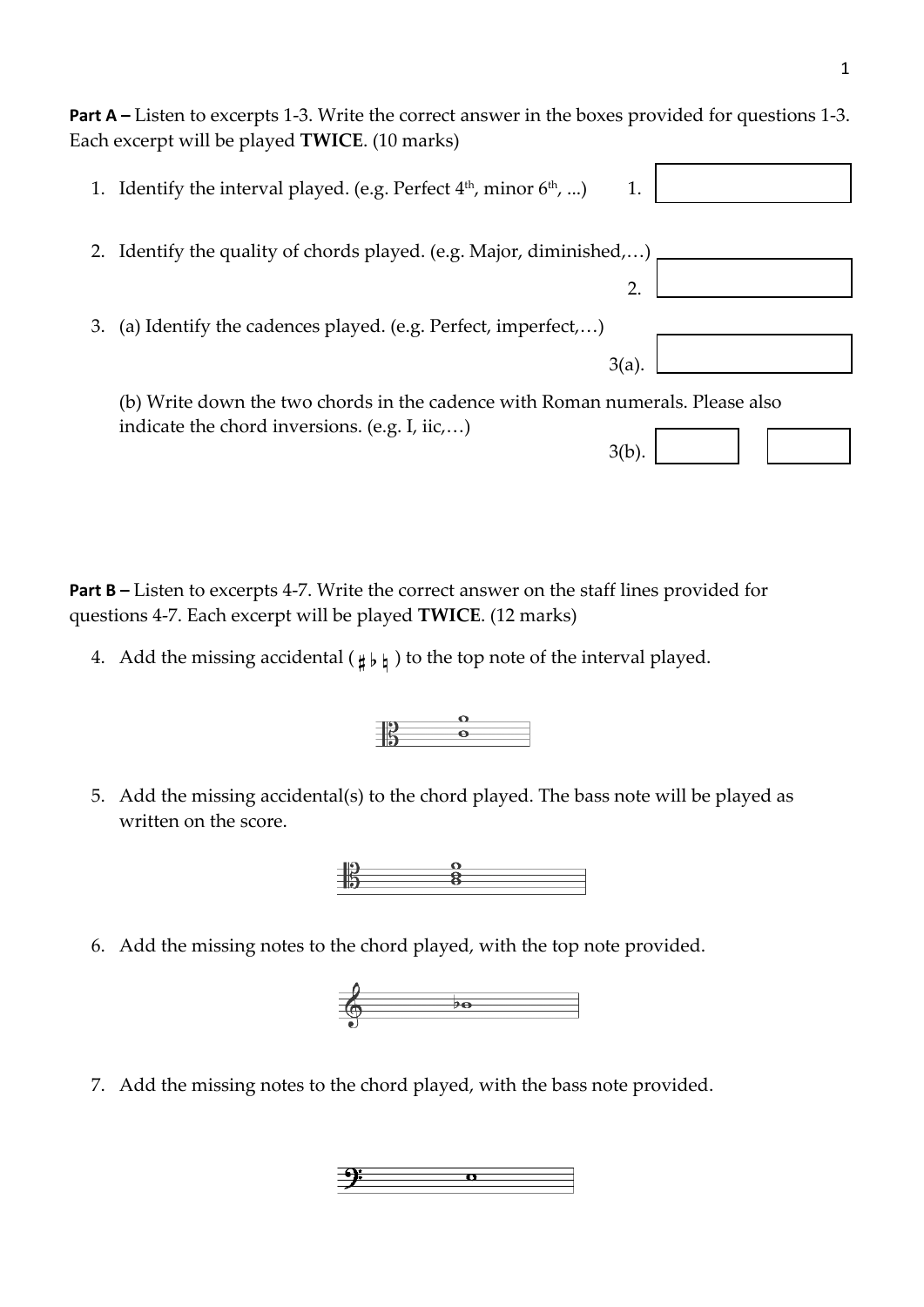**Part C –** Listen to excerpts 8-10. Choose the correct answer and write the **LETTER** into the box given. Each recording will be played **ONCE**. (10 marks)

8. Excerpt 8. Identify the repeating rhythmic pattern of the theme in the excerpt.



- 9. Excerpt 9
	- (a) Identify the repeating bass line in the excerpt.



8.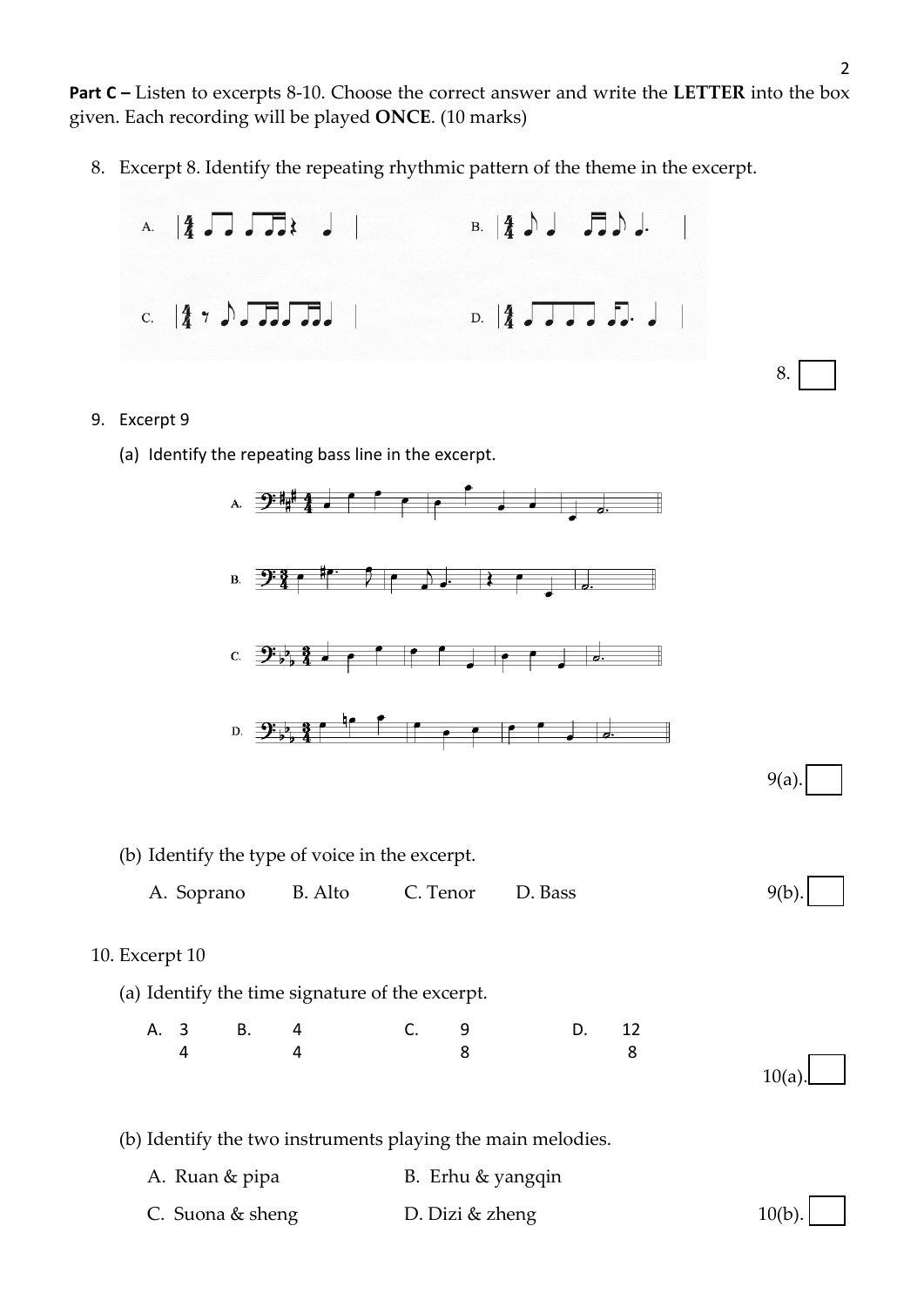**Part D –** Listen to excerpts 11-12. Choose the correct answer and write the **LETTER** into the box given. Each recording will be played **TWICE**. (4 marks)

- 11. Excerpt 11. Identify the interval between the 2 parts in the second phrase.
	- A.  $2^{nd}$  B.  $4^{th}$  C.  $5^{th}$  D.  $7^{th}$  11.

12. Excerpt 12. Choose the best description for the excerpt played.

- A. The themes of the first and second phrases are the same.
- B. The themes of the second and fourth phrases are the same.
- C. The texture of the second half of the excerpt is different from the first half.
- D. All of the above. 12.

**Part E –** Listen to excerpt 13. Choose the correct answer and write the **LETTER** into the box given. Each recording will be played **FOUR TIMES**. (8 marks)

- 13. Excerpt 13
	- (a) Identify the largest interval between the lowest and highest notes in the first solo passage.
		- A.  $4^{\text{th}}$  B.  $5^{\text{th}}$  C.  $6^{\text{th}}$  D.  $8^{\text{ve}}$  13(a).
	- (b) Identify the two solo instruments in the excerpt.
		- A. Trumpet and then trombone B. Flute and then French horn
		- C. Oboe and then bassoon D. Tuba and then timpani 13(b).
	- (c) Identify the tonality of the beginning and the end of the excerpt.
		- A. Major then modulates to its Dominant Major.
		- B. Major then modulates to its Tonic Minor.
		- C. Minor then modulates to its Relative Major.
		- D. Minor then modulates to its Tonic Major.  $13(c)$ .
	- (d) Identify the cadence of the two phrases.
		- A. Perfect B. Imperfect C. Plagal D. Interrupted 13(d).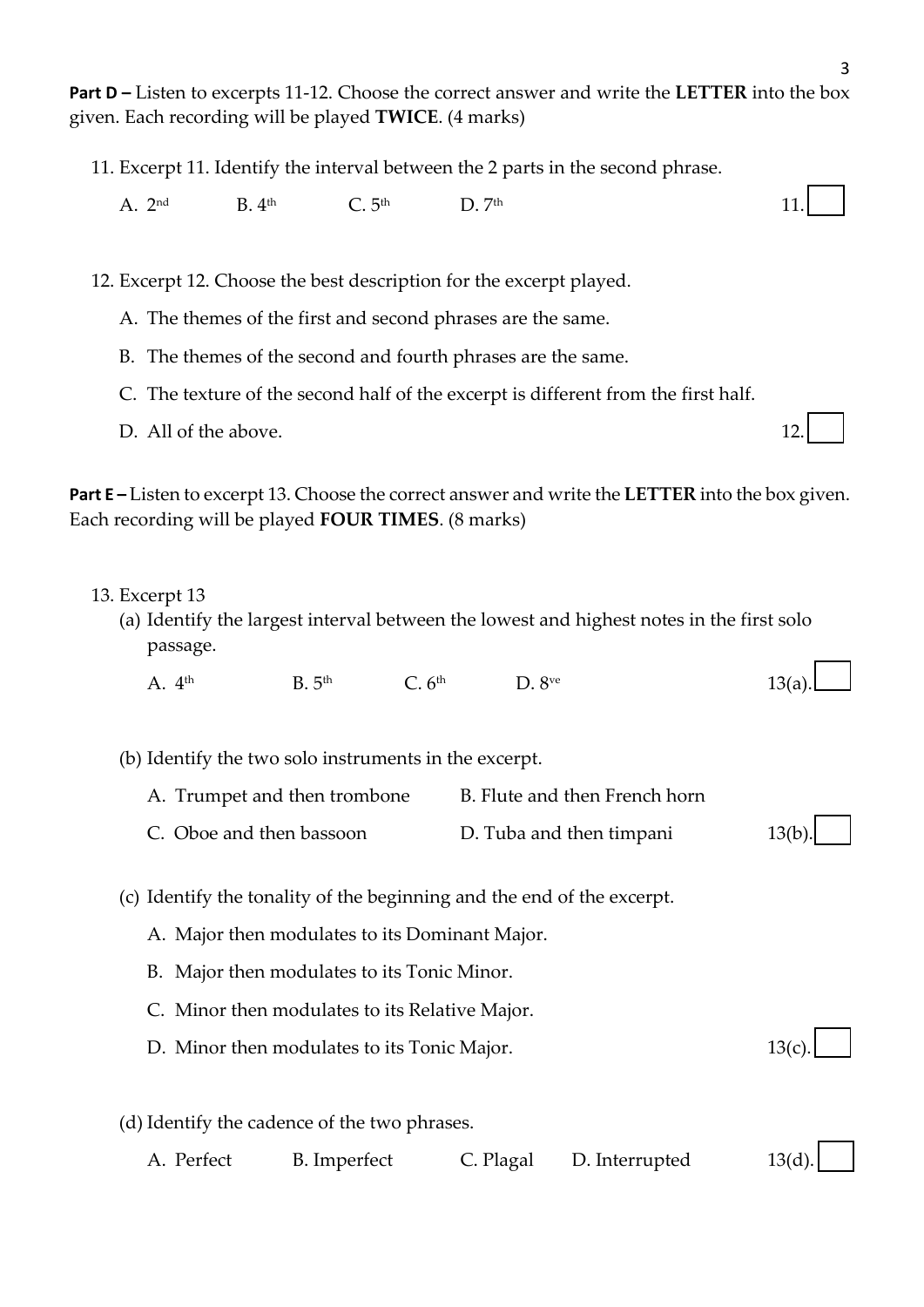**Part F -** Listen to excerpts 14-15 with the given scores. Follow the instructions to complete the questions below.

- 14. Excerpt 14 will be played **TWICE** at 1-minute interval. After the second playing, you will have 2 minutes to complete the answer.
	- (a) For bars 1-4, circle the wrong written pitches on the original staff, and write the correct pitches on the Correction staff below your circled notes on the score below. (8marks)
	- (b) For bars 5-10, circle the group of notes with wrong written rhythm on the original staff and write the correct rhythm on the correction staff below your circled group of notes. (14 marks)
	- (c) Notate the repeating one-bar rhythmic pattern of the accompaniment part on the staff below. (2 marks)